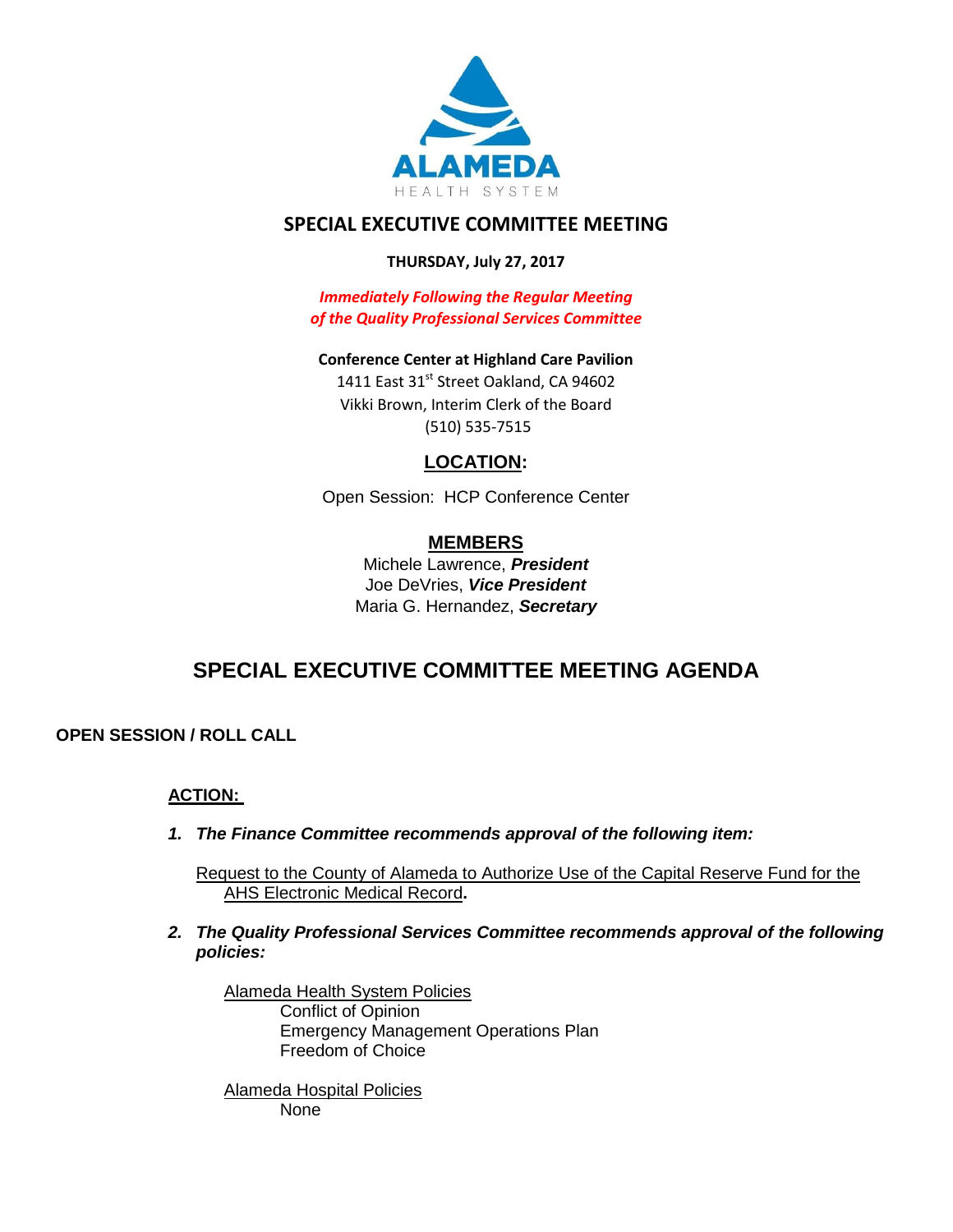#### **Alameda Health System**

Special Executive Committee Meeting – Agenda July 27, 2017

Page 2 of 3

Highland Hospital/Fairmont/JGPH/Ambulatory Policies Breast Milk Collection and Storage Conflict of Opinion Credentialing and Privileging of Practitioners Credentialing Practitioners in the Event of a Disaster Disruptive or Unprofessional Behavior Review Health Care Decisions for Unrepresented Patients Introduction of a New Privilege or a New Privilege for a Specific Department or **Specialty** Medical Staff FPPE/Proctoring Medical Staff Professional Behavior Standards Medical Staff Progressive Discipline Guidelines Moonlight Practitioners Reappointment Application Levels Reimbursement and Honoraria Sexual Harassment Temporary Privileges

San Leandro Hospital

Surgical Assistant Requirements for Procedures

#### Recommendation: Motion to Approve

**PUBLIC COMMENT**

**TRUSTEE COMMENTS** 

## **ADJOURNMENT**